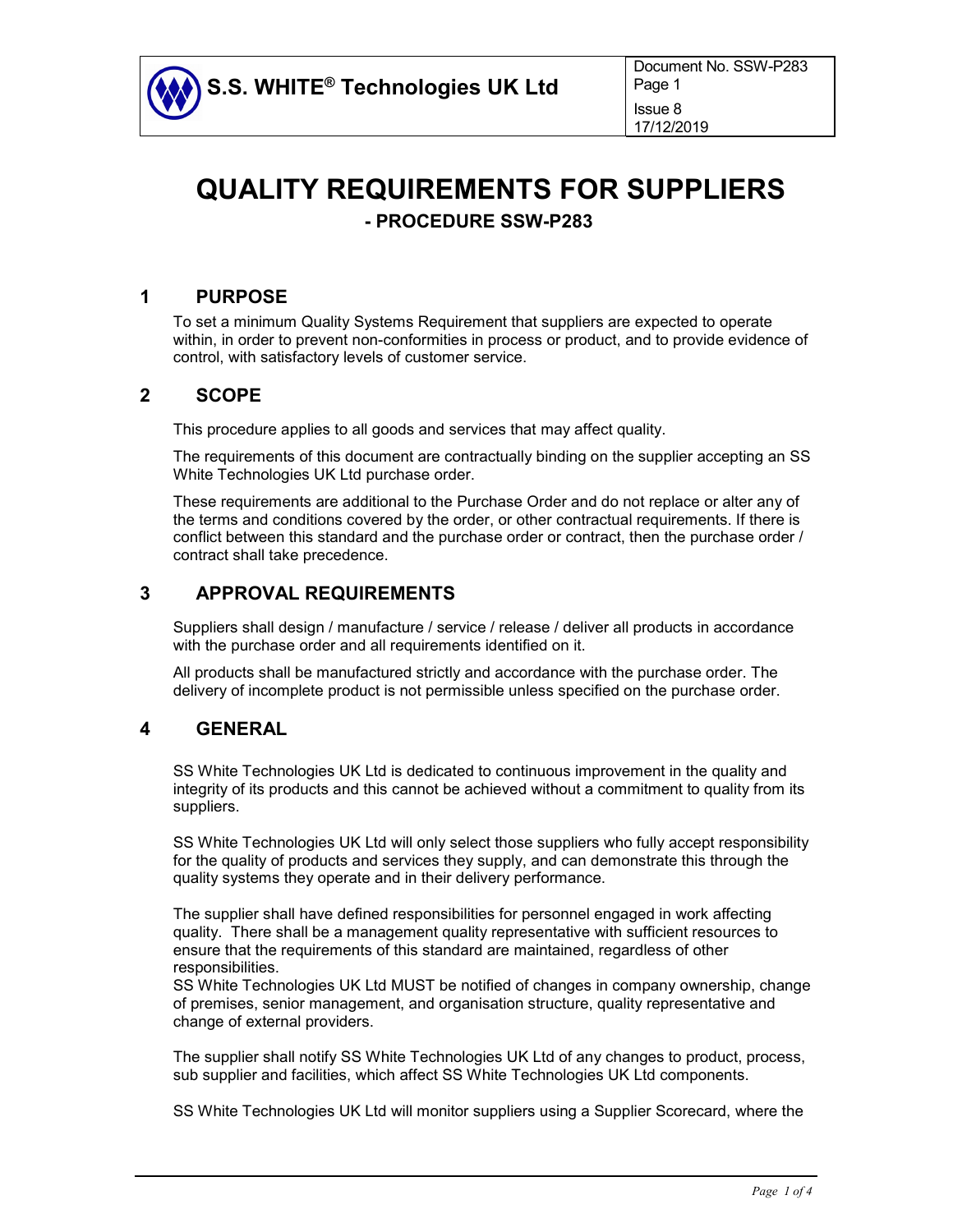

supplier consistently fails to meet the required rating, they will be asked for written corrective action. If the supplier still fails to meet the rating, further action may be taken.

Supplier must ensure no counterfeit parts are used.

## **5 QUALITY MANAGEMENT SYSTEM**

Approval by an appropriately accredited third party certification body to ISO 9000 series standards represents minimum preferred Quality Management System for all suppliers.

Objective evidence must be available to demonstrate compliance with the requirements of this document and the SS White Technologies UK Ltd purchase order.

The supplier shall ensure that quality systems procedures are available to all personnel, customers and relevant authorities as necessary.

The supplier must be able to demonstrate regular and planned audit and corrective action management.

Where appropriate the following items are included in the purchase documents:

Requirements for design, test, inspection, verification (including production process verification, use of statistical techniques for product acceptable), and related instructions for acceptance by CMC and as applicable critical items including key characteristics;

Requirements for test specimens (e.g., production method, number, storage conditions), for design approval, inspection, investigation and auditing.

The supplier shall ensure that all members of their company are aware of the following

- a) Their contribution to product or service conformity.
- b) Their contribution of product safety.
- c) Their importance of ethical behavior.

#### **6 PURCHASE ORDER REVIEW**

The supplier shall ensure that orders / contracts are reviewed to establish that the requirements are satisfactorily defined and that the supplier has the capability to meet those requirements. Evidence of these reviews shall be maintained.

The delivery date on the Purchase order will be considered accepted by the supplier unless the supplier sends an order acknowledgement with a revised delivery date.

If any sub-tier subcontract is required it is the supplier's responsibility to ensure that all SS White Technologies UK Ltd purchase order conditions, including this requirement, are cascaded to the subcontractor. It is the responsibility of the SS White Technologies UK Ltd supplier to ensure that the product conforms to all specifications and to maintain all record of manufacture and inspection.

The supplier shall have documented evidence of the review of any subcontractor and their suitability for use. The supplier shall ensure the flow down of all contract / design & test requirements to their subcontractor and shall ensure control and verification of all characteristics of the product / processes supplied.

SS White Technologies UK Ltd shall be afforded the right to verify at source or upon receipt that purchased products conform to specified requirements. This shall not absolve the supplier of responsibility for the quality of the delivered product nor preclude its subsequent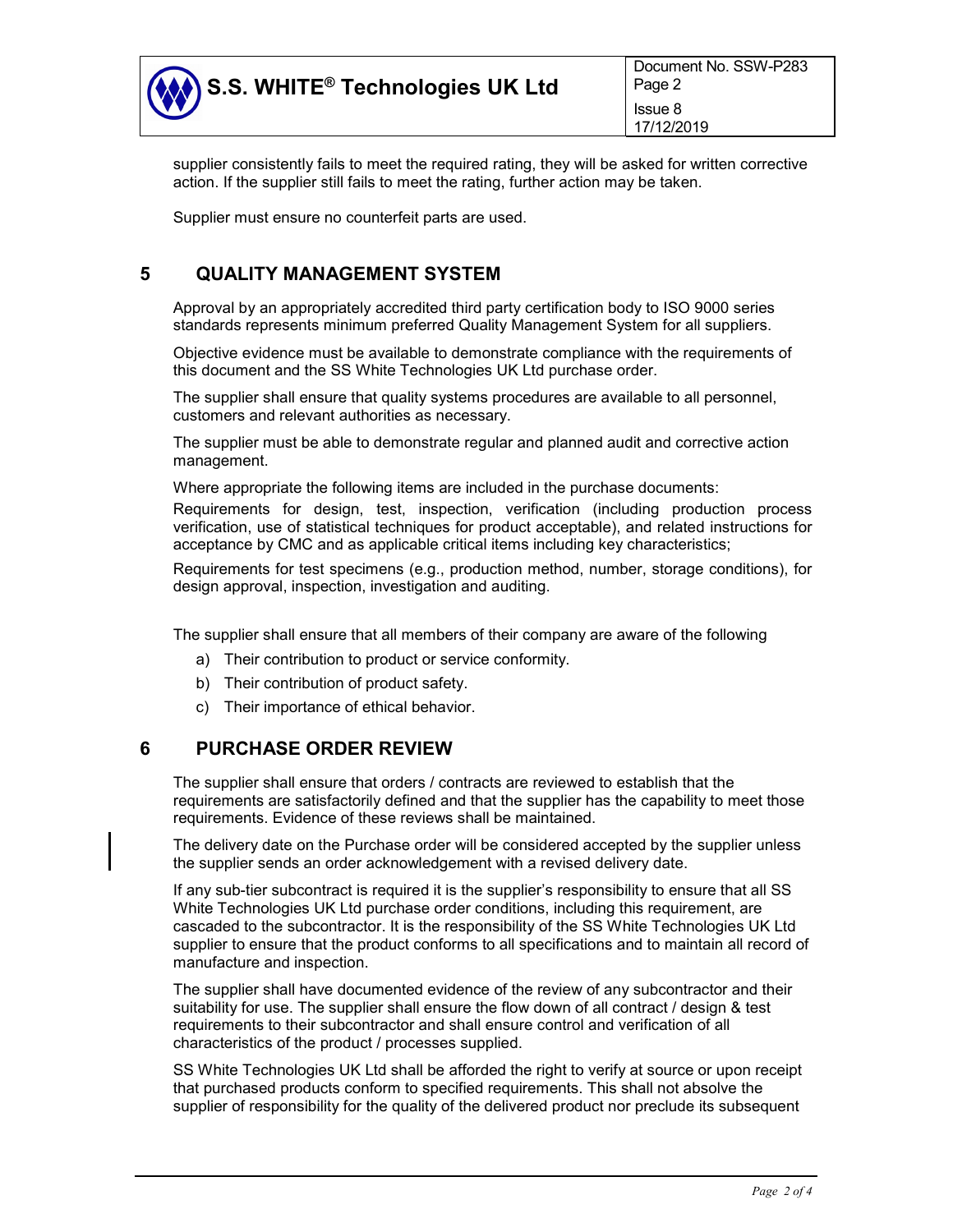

rejection should other quality issues arise.

## **7 IDENTIFICATION AND TRACEABILITY**

Where requested, full traceability returning to raw materials must be possible for each batch, with C of C's or an applicable Certificate being supplied from each supplier for their goods. This is a **MANDATORY** requirement from SS White Technologies UK Ltd, Aerospace customers.

Where applicable, the supplier must ensure that all certification is received and is fully traceable including all chemical and mechanical properties.

Suppliers will maintain procedures for identifying the product during all stages of manufacture and shipping. Suppliers must provide a C of C with each batch. Suppliers will ensure manufacturing processes are carried out under controlled conditions and in a suitable environment. The product shall be identified throughout manufacture to indicate the inspection and test status.

## **8 PROCESS CONTROL**

Adequate, well-maintained facilities shall be provided to enable products to be consistently produced in accordance with the requirements of the SS White Technologies UK Ltd order.

Any process specified on the drawing or engineering specification shall be carried out in full. Suppliers must not omit any part of any specification except when defined on the purchase order.

All parts supplied to SS White Technologies UK Ltd shall be identified in accordance with SS White Technologies UK Ltd requirements of drawings / specifications on the purchase order.

## **9 CONTROL OF NONCONFORMING PRODUCT**

The supplier shall have no discretionary power to depart from the specification requirements.

All suppliers will maintain procedures to control non-conforming product and prevent inadvertent use. These shall include methods for identifying, segregating, evaluating, documenting and disposing of the product. Repaired and reworked product shall be reinspected to confirm conformity with specification requirements.

Where the supplier has any reason to suspect nonconformance of any delivered product, they must immediately notify SS White Technologies UK Ltd.

Any scrap components shall be clearly identified, segregated and physically damaged beyond repair and any part markings removed prior to disposal by the supplier.

#### **10 DELIVERY**

A Certificate of Conformity must accompany supplied goods to SS White Technologies UK Ltd where specified on the purchase order. This shall include a statement of conformity individually signed by an authorised signatory.

For all raw materials, cast / batch number, mill certificates, test report and results shall also be supplied when specified on the purchase order.

The supplier shall ensure completion of all requirements of the purchase order prior to delivery including all processes. Deliveries of goods that do not fulfil the purchase order requirements will not be accepted.